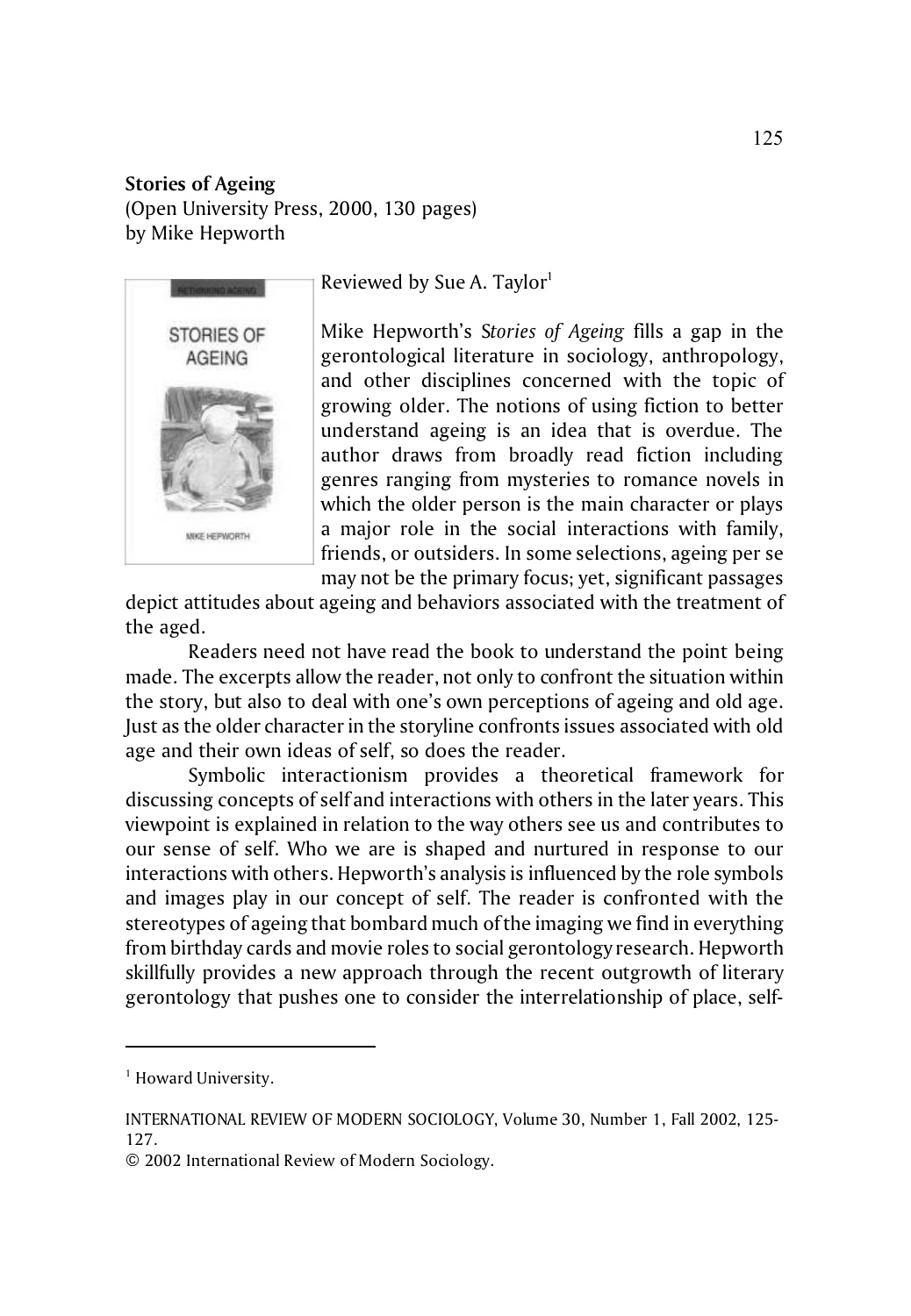identity, and well-being within the broader theoretical orientation of symbolic interactionism.

The literary citations are grouped into a natural progression from discussions of the body and self to the self and others. The passages provide view of another's self-identity as we penetrate the innermost feelings of the ageing person that have been kept secret from others. Hepworth shows that in our interactions with others, we must decide how much to reveal to another person. It is only through the narration of fiction that this much is revealed. And, real or imagined, the stories shed light on the commonalty of ageing.

Fiction, being what it is, reinforces stereotypes in some characterizations, but in others, it allows the reader to question the tales of ageing we invoke whether real or imagined. From independent, self-sufficient older adults to meek and vulnerable elders, the stories reveal so many variations on a theme. The stories allow us to confront the stereotypes that cloud our vision of the ageing process. Hepworth cleverly selected fiction that lays it all out.

What follows is a discussion of the significance of objects, places and space in everyday life as the individual experiences ageing. While there is a body of literature about the concepts of self-identity, a sense of place, and the importance of place and space, little has been done to link concepts of place and identity with the older population. Hepworth is certainly on the right track as he includes this segment in the book. Ordinary people do experience life through a maze of events and circumstances that has meaning to them and this occurs in particular places. It is this concept and experience of place that affects a sense of identity. Furthermore, the objects one collects through life have a special meaning for elders. Beginning researchers and those that work with the aged will find this segment of the book informative.

*Stories of Ageing* is inventive, intelligent, and a reflexive narrative. It is not an easy book to read. It is not the fast read one would anticipate. Yet, that may be more a function of the reader's place in the life course. In that sense, Hepworth's writing inspires rethinking of the ageing self. The book makes one cognizant of their own attitudes toward growing older, the treatment that they may have imposed on elderly people and the anticipated outcome of their own later life experiences. Hepworth has captured the images of ageing that people hold of themselves as well as the ways in which others view the age group. He is able to include both positive and negative images inducing both laughter and tears in the reader. *Stories of Ageing* rouse the senses to this issue. You cannot avoid it. You are forced to deal with it through stories that put the reader in a place at a specific time. It spans time, just as in life and leads the reader to speculate about the future of ageing. Hepworth rightly anticipates that ageing futures will depend on both bio-technical innovations and inevitable cultural changes. This depiction of ageing in the future, as the